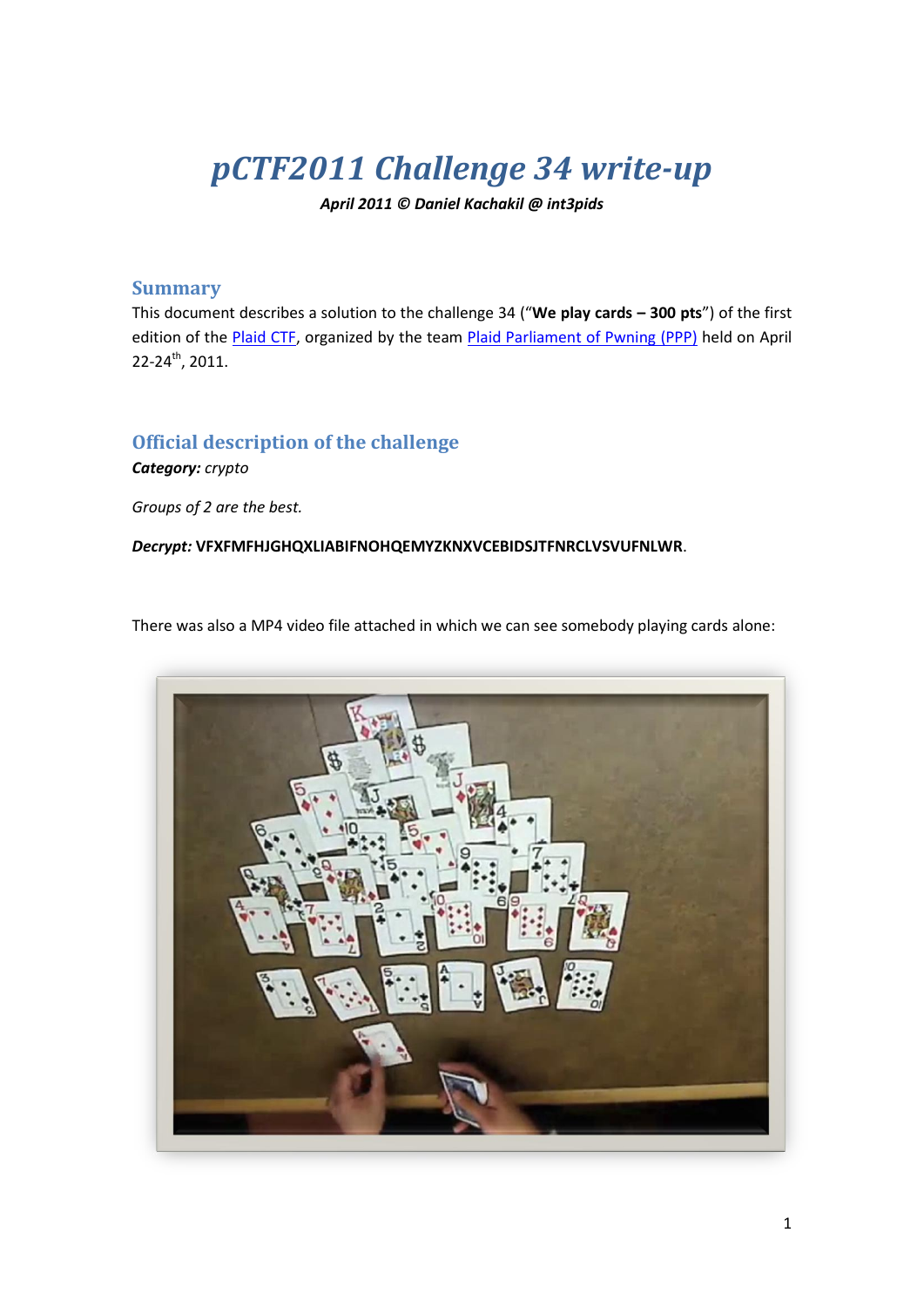### **Analysis of the data**

It's a crypto challenge, we have a deck, an encrypted message and someone playing Solitaire. Do we really need something else to solve it? Ok, a paper and a pen can help us ;-)

The only thing to assume at this point is that we're trying to solve a [Solitaire Cipher](http://en.wikipedia.org/wiki/Solitaire_%28cipher%29) challenge (a well-known cipher designed by Bruce Schneier) and we have all the data we need!

After reading carefully the original [description of this](http://www.schneier.com/solitaire.html) algorithm, we see that the numbering suggested by the author is the bridge order of suites: from ace to king (1 to 13) and sorted by clubs, diamonds, hearts and spades (in this particular order). There are also two different jokers that must be tagged the same way: we will call "A" (or 53) the joker with a small painting and "B" (or 54) the bigger one (that's it, the one on the left in the video).

Now we can assume that the deck used to cipher the message was the initial deck, or maybe the final one (because the order is different), so we have to take a chance. If we assume the first option, the order of the cards will be:

*King of diamonds, joker B, joker A, 5d, Jc, Jd, 6s, 10c, 5h, 4s, Qc, …*

And the numbering matching these cards will be:

*26,54,53,18,11,24,45,10,31,43,12,25,44,48,7,30,33,2,23,22,38,42,20,5,1,50,49,27,9,32, 17,37,29,40,6,4,21,14,8,35,46,16,41,34,15,3,28,51,19,47,36,13,39,52*

#### **Getting the solution**

Once we have the data in a manageable way, we have to use it as an input to the algorithm. After spending some time trying to do it wit[h Cryptool,](http://www.cryptool.org/) I finally gave up and then looked for an implementation of the Solitaire Cipher algorithm, so I could manipulate it the way I wanted.

I chose this [class](http://www.erobillard.com/Content/solitaire/classSolitaire.zip) in C#, but you can find it in different languages on the [same web](http://www.schneier.com/solitaire.html) page of the author. The only remaining thing to do is to initialize the algorithm directly with our cards' sequence, so let's take the source code and modify the class constructor as follows:

```
 public Solitaire() {
  \text{deck} = \text{new Int32}[54] \{26, 53, 54, 18, 11, 24, 45, 10, 31, 43, 12, 25, 44, 48,7,30,33,2,23,22,38,42,20,5,1,50,49,27,9,
                           32,17,37,29,40,6,4,21,14,8,35,46,16,41,34,
                           15,3,28,51,19,47,36,13,39,52};
   String solution =
   Decrypt("VFXFMFHJGHQXLIABIFNOHQEMYZKNXVCEBIDSJTFNRCLVSVUFNLWR");
}
```
The variable *solution* will hold the flag after run it. Not so difficult after all, right? ;-)

### **Flag of the challenge**

**WHYDODINOSAURSSORTCARDSANDLOSEATSORTINGWHEREISTHEFUN**